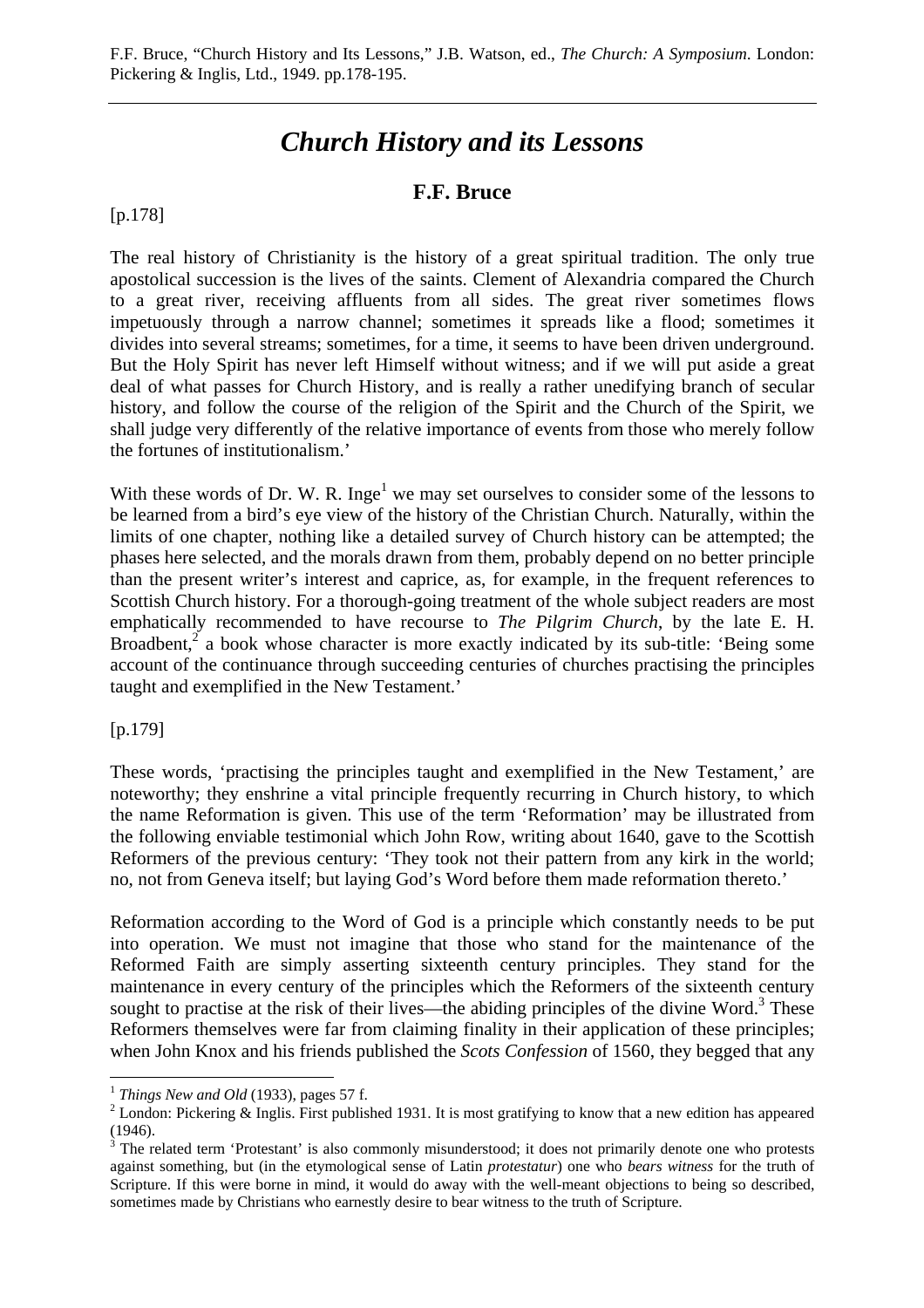deviation therein from Scriptural principles might be pointed out to them, so that their Reformation according to the Word of God might be yet more complete.

When the term 'Reformation' is thus understood in its full sense, its perpetual necessity will be better recognized. For if Church history teaches one thing more than another, it is that there is a constant tendency to deterioration in ecclesiastical as much as in all human affairs. The price of Liberty, here as elsewhere, is eternal vigilance; and such vigilance can best be maintained by unceasing reference to the Magna Charta of our faith, the Holy Scriptures. Thus Reformation according to the Word of God is no harking back to the dead past, whether of the first or sixteenth century; the Word of God is living and powerful to-day as ever, and speaks to our condition in the twentieth century as much as in the centuries gone by. We can still prove the truth of John Robinson's

[p.180]

words spoken over three hundred years ago to the Pilgrim Fathers at Delft Haven: 'I am verily persuaded the Lord hath more truth yet to break forth out of His Holy Word.' The lessons to be learned from that Word are not yet exhausted. And one way of viewing Church history is to see it as the record of constant departure from, and as constant returning to, the principles of Holy Scripture considered as the only rule of faith and obedience.

We propose, then, to consider historically how 'Reformation according to the Word of God' affects (*a*) the Form and Ministry of the Church; (*b*) the Relation between church and State; and (*c*) the Church's Mission in the World.

## **THE FORM AND MINISTRY OF THE CHURCH**

When the Reformers of the sixteenth century found it necessary to re-state the meaning of the term 'Church,' they did so by reference to the Scriptures. For, as Bishop Pearson rightly saw at a later date,<sup>4</sup> 'the only way to attain unto the knowledge of the true notion of the Church, is to search into the New Testament, and from the places there which mention it, to conclude what is the nature of it.' So they found that the Church Universal, $5$  in its widest scope, consists of the whole company of God's elect, of all realms and all ages; so far as the local and visible manifestation of the Church Universal was concerned, they recognized it by three outstanding notes—the preaching of the pure Word of God, the right administration of the sacraments according to Christ's ordinance, and the maintenance of godly order by the proper exercise of Church government. These notes certainly distinguished the local churches of New Testament times.

But we cannot read the later books of the New Testament without becoming aware of ominous tendencies within the Apostolic Churches. Paul's warning to the Ephesian elders as early as A.D. 57, that 'grievous wolves' would ravage their flock and that from their own ranks false teachers would rise and lead many astray (Acts 20. 29 f.), prepares us for the developments reflected at a later date in the Johannine writings. Most menacing

[p.181]

<sup>4</sup> *An Exposition of the Creed* (1659), Article IX. 5

<sup>&</sup>lt;sup>5</sup> The epithet 'universal' or 'catholic' seems first to have been applied to the Church by Ignatius (*c*. 115), to whom we owe the epigram: 'Where Jesus Christ is, there is the Catholic Church' (*Letter to Smyrnæans*, 8. 2).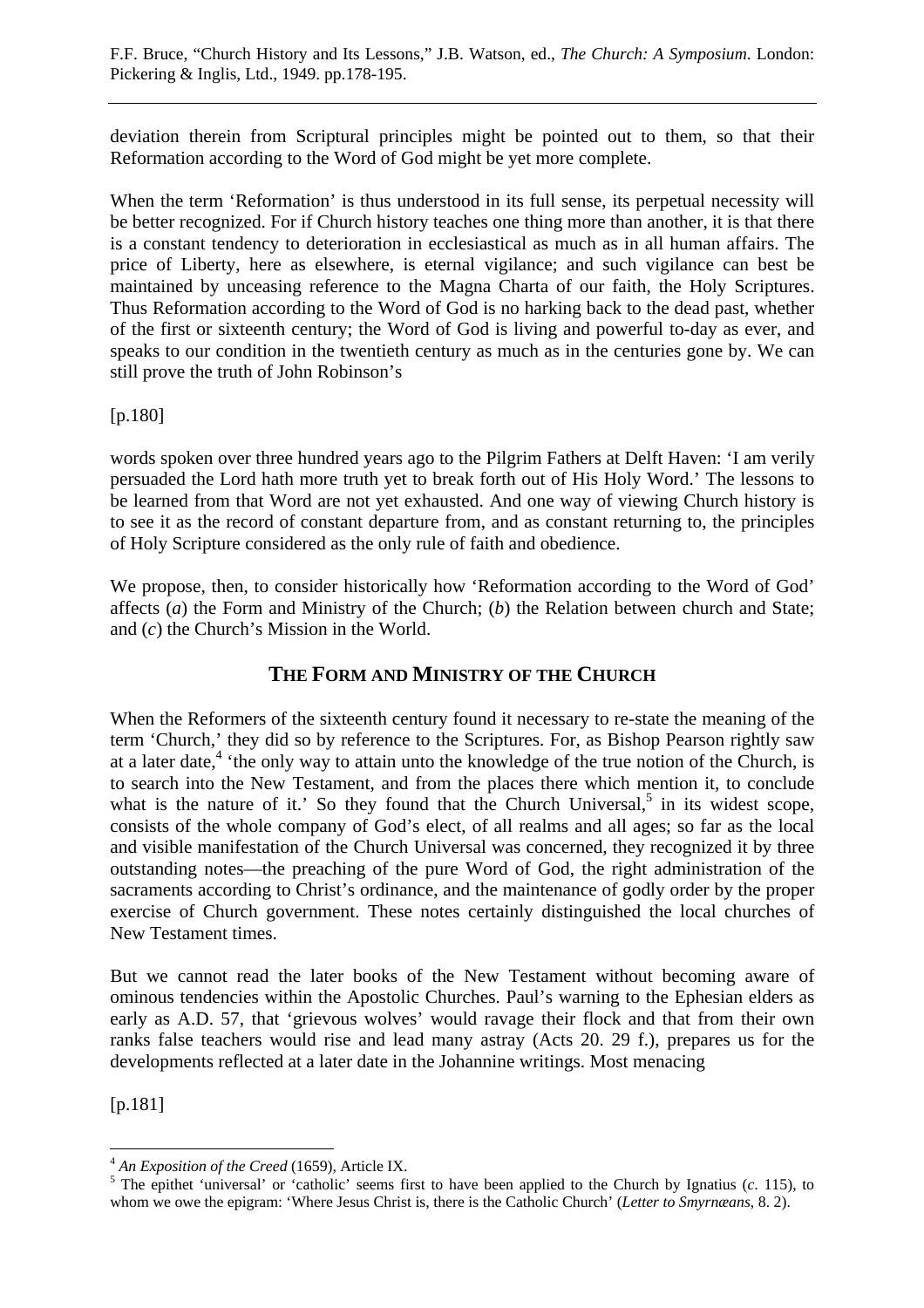towards the end of the apostolic age was the form of teaching called Docetism which, asserting the inherent evil of the material order, denied the reality of Christ's Incarnation. The apostles themselves had their opponents; in Asia Phygellus and Hermogenes led a revolt against Paul (2 Tim. 1. 15), and Diotrephes, three decades later, refused to receive the delegates sent by John (3 John 9).

How were these tendencies to be dealt with? Paul referred the Ephesian elders to the divine Word (Acts 20. 32); and in 2 Tim. 2. 2 he envisaged a true and spiritual apostolic succession, i.e., a succession of faithful men perpetuating the apostolic teaching. This succession idea, however, soon became stereotyped into something more formal, as is evident as early as about A.D. 115, in the letters which Ignatius, bishop of Antioch, wrote to various churches on his way to Rome to be thrown to the lions. Ignatius, in his anxiety to maintain orthodoxy within the churches and debar heresy, laid great stress on the function of the monarchical bishop, an office which first appears at the beginning of the second century. He insisted that the bishop, or someone delegated by the bishop (presumably someone who saw eye to eye with him in these matters), was the only church official who might conduct a valid baptism or Eucharist.<sup>6</sup> The bishop or his representatives were thus in a position to refuse the holy ordinances to heretics. The apostolic succession as commonly interpreted in Episcopal Churches thus had its origin in an effort to keep heresy out of the Church.<sup>7</sup> A bishop who could trace his succession through the previous bishops of his see back to the apostles was in a position to claim apostolic validity for his acts. (This differs in one respect from the later idea of apostolic succession, which lays emphasis on the continuity of episcopal *ordination*; then the emphasis was on the succession of bishops in a particular local see, by whomsoever they had been ordained.)

As time went on, the tendency was to shift the emphasis from

[p.182]

 $\overline{a}$ 

the actual maintenance of the apostles' teaching and fellowship to the external fact of historic Continuity. Where the Reformation was most thoroughgoing, therefore, the original emphasis was restored at the expense of the latter. 'It is by making Scripture the rule of faith that the Reformed Church stands in the true Apostolic Succession.'<sup>8</sup>

The rise of the monarchical episcopate was historically a development within the elderhood of the local church.<sup>9</sup> The presiding elder, or an elder who was outstanding among his fellowelders in experience, personality, or in some other way, might easily pass from being *primus inter pares* to be *primus* pure and simple. We can infer from the New Testament, for example, that James, the brother of our Lord, must, in practice, have played a dominant part among his fellow-elders at Jerusalem; although, to be sure, he and his colleagues and successors in the

 $<sup>6</sup>$  'Let that be held a valid Eucharist which is under the bishop or one to whom he shall have committed it.... It is</sup> not lawful apart from the bishop either to baptize or to hold a love-feast' (*Letter to Smyrnæans*, 8. 1, 2). 'Six of the seven letters are filled with exaggerated exaltation of the authority and importance of the bishop's office... To Ignatius the monarchical episcopate is an idle fixe' (B. H. Streeter, *The Primitive Church*, 1929; pp. 164, 173). For all that, Ignatius has no thought of any episcopal succession, an idea which first appears later in the second century.

 $<sup>7</sup>$  It was the same concern for the exclusion of heresy that led to the requirement of fairly elaborate credal tests in</sup> place of the primitive confession of allegiance to Jesus as Lord.

 $\overline{B}$  D. T. Jenkins, *The Nature of Catholicity* (1942). page 37.

<sup>&</sup>lt;sup>9</sup> See, for example, J. B. Lightfoot, *The Christian Ministry* (1868), pp. 23 ff.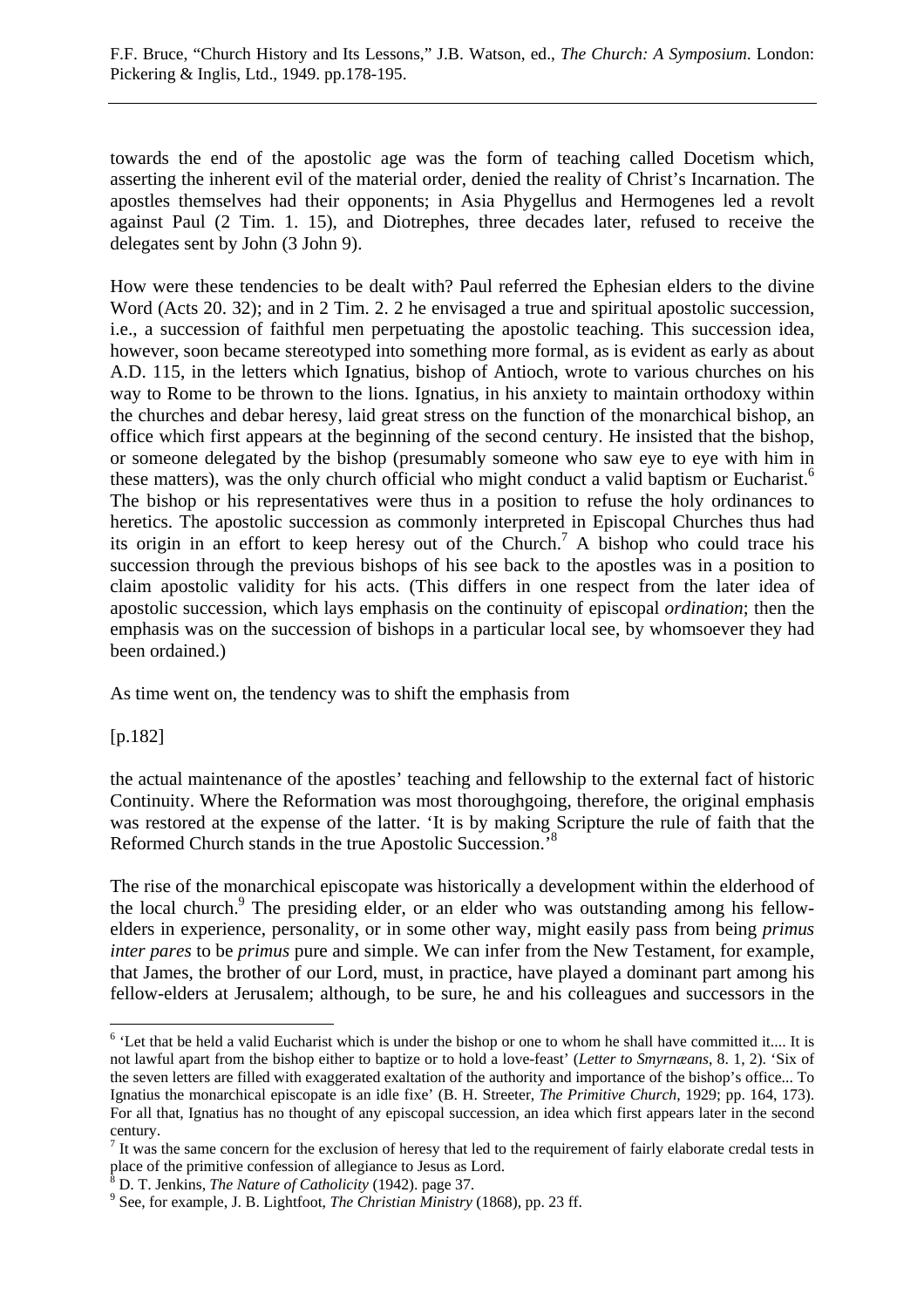first Jerusalem Church, down to the refounding of the city by Hadrian in 135, were in their lifetime not called bishops but simply elders. (This was but natural, as 'elder' has a Jewish background, while 'bishop' has a Gentile background.) It is, indeed, warmly contended by some scholars that monarchical bishops did not arise in this way, but that they were formally the successors of the apostles, appointed by them to continue the apostolic ministry in a local form.<sup>10</sup> This cannot be upheld, however, if only because the New Testament usage of Greek *episkopos* points uniformly in the other direction. In New Testament Greek the *episkopos* (bishop or overseer), and *presbyteros* (elder) are one and the same. (This is reflected in the fact that even to-day a bishop in the Roman Church does not possess *different* Orders from a presbyter or priest, but possesses the *ulness* of the presbyterate to rule a diocese as its chief pastor.) The more thoroughgoing Reformers, therefore, replaced the monarchical episcopate by the Scriptural government of each church by a presbytery or body of elders (1 Tim. 4. 14. 14), none of whom enjoys a superior status to the others.

The restriction of the valid Eucharist to the bishop and his representatives had more serious implications than Ignatius could

[p.183]

have envisaged. 'The rise of officialdom and formalism,' says Professor Angus, 'must be regarded as a contributory cause to the evolution of sacramentarianism.<sup>'11</sup> In the New Testament there is not the slightest hint that the administration of the sacraments is to be restricted to any particular class of Christians. The ministry of the Word is to be exercised by those divinely called to that service, and so with the other ministries; but nothing is said about who should undertake the ministry of the sacraments. This is the more remarkable, as even in very many of the Reformed Churches, where wide liberty is enjoyed in the preaching of the Word, the celebration of the sacraments is conditional on the presence of those who are specially set apart for this purpose. The New Testament implication is that the true ministers, say in the celebration of the Lord's Supper, are the members of the Church themselves. A sense of spiritual fitness would teach that those who lead the congregation in this solemn act of worship should be such as are spiritually fit to do so; but this is a very different matter from restricting valid celebration to a special class of men. This departure early in the second century unfortunately coincided with a tendency for ecclesiastical practice in many Gentile churches to be influenced by the contemporary mystery cults. In these cults the due performance and interpretation of the Mysteries (or sacred dramas) were the province of hierophants, men specially set apart for this purpose. It was at least to some extent under such influences that the Christian minister, as Angus says, $12$  'assumed the office of priest as the dispenser of grace-conferring rituals and as the custodian of the kingdom of heaven entrusted with the dread "power of the keys."' The well-meant injunction of Ignatius thus chimed in only too well with 'the magic fashion of the days when,' to quote the same writer, $13$  'on the Cessation of the primitive spiritual manifestations, the outward rite was correspondingly highly esteemed, and when the idea from the Mysteries had taken permanent root in Christianity that no member of the brotherhood could be saved or benefit by the grace or blessings of the religion except through participation in its rituals of initiation and rebirth.' To be sure, the extent of the influence of the Mystery Religions on the

<sup>&</sup>lt;sup>10</sup> This is the thesis, for example, of the symposium *The Apostolic Ministry*, edited by the Bishop of Oxford (1946).

<sup>11</sup> S. Angus, *Religious Quests of the Graeco-Roman World* (1929), p. 151. 12 *Op. cit*., p. 152. 13 *Op. cit*., p. 217.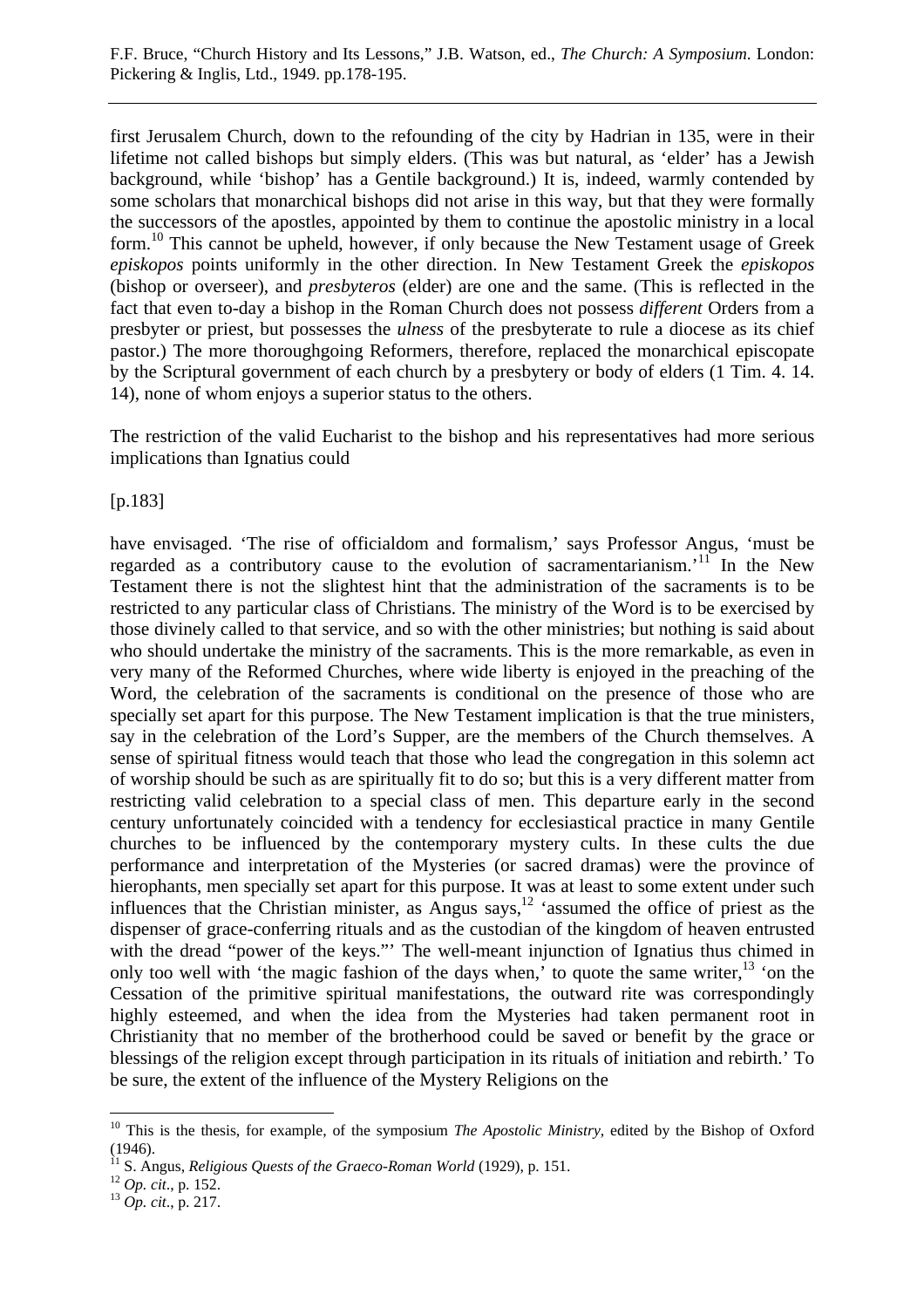#### [p.184]

Church has often been greatly exaggerated, but some influence from those quarters there certainly was.<sup>14</sup>

This tendency naturally obscured the New Testament doctrine of the priesthood of all believers; and the reaffirmation of this truth was one of the most urgent tasks of the Reformers. It is noteworthy that the New Testament writers studiously avoid the use of the Greek word *hiereus* (priest) as a title of a Christian minister.<sup>15</sup> The only Christian applications of this word in the New Testament are (*a*) to the unique High Priesthood of Christ, and (*b*) to the common priesthood of all believers. All believers are priests, though by no means all are public ministers of the Word. And this is why in the New Testament the priestly acts are not restricted to any one class within the Christian Community. Those Christian bodies which give most practical effect to the priesthood of all believers are in this respect the most truly reformed.

This principle marks a deep cleavage in Christendom, a cleavage which does not always follow denominational boundaries. There arc those 'unreformed' communities whose ministers are primarily sacrificing priests, and there are those 'reformed' communities whose ministers are primarily preachers of the Word. This distinction is often reflected even in the architecture of their places of worship, according as the altar or the pulpit occupies the central place.

The truly reformed churches therefore can harbour no proper distinction between clergy and laity. A high esteem of the holy ministry of the Word is right and proper; the Scripture enjoins that elders 'who labour in the Word and in teaching' are to be accounted worthy of special honour (1 Tim. 5. 17).<sup>16</sup> And alongside these are those elders who, while they may not have the gift of public utterance, place the Church under a heavy debt of gratitude by their wise rule and guidance. Church history demonstrates abundantly how disastrous an error it is to think that a church can

[p.185]

ever dispense with sound government for the due preservation of order and discipline, according to the Scriptural pattern.

## **CHURCH AND STATE**

No lesson can be read more plainly in the records of the Church's history than that the Church must constantly be on her guard against encroachment on her liberties by the State.

 $\overline{a}$ <sup>14</sup> See, for example, E. Hatch, *The Influence of Greek Ideas and Usages upon the Christian Church* (Hibbert Lectures, 1888), pp. 283-309.

<sup>&</sup>lt;sup>15</sup> It is unfortunate that the English word 'priest,' which in the English New Testament represents only Greek hiereus, a sacrificing priest (Latin *sacerdos*), is used in the Book of Common Prayer and the Ordinal in the sense of Greek *presbyteros*, from which, indeed, it is derived. This verbal ambiguity has probably facilitated the growth of sacerdotalism in the Church of England.

<sup>&</sup>lt;sup>16</sup> The word 'honour' (Greek time) in this verse may include the idea of 'honorarium.' (Cf. W. E. Vine, *Expository Dictionary of New Testament Words*, Vol. II, p. 230.)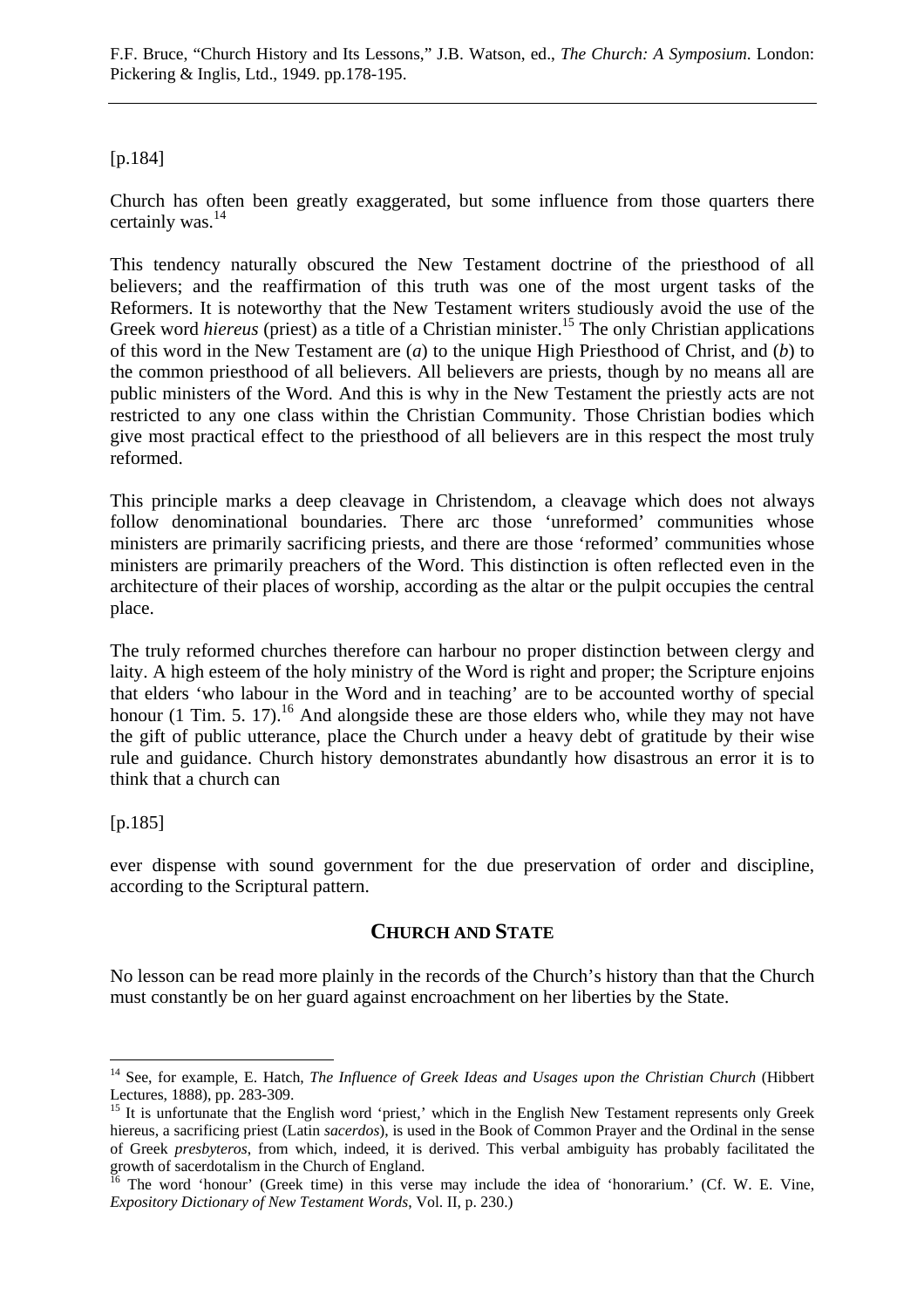The Church and the State are both instituted by God for the accomplishment of His will on the earth. Both are subject to the dominion of Christ, who is not only 'Head over all things to the Church which is His Body' (Eph. 1. 22 f.) but also 'Prince of the kings of the earth' (Rev. 1. 5, quoting Psa. 89. 27). Of the institution of the Church an account is given elsewhere in this volume. Her sphere is clearly prescribed by God. Her weapons are spiritual; her calling is eternal. The civil ruler, on the other hand, exercises a temporal authority; the weapons committed to his hand are material. His divinely appointed duty is the maintenance of justice and order in a fallen community (Rom. 13. 1-7, 1 Pet. 2. 13-17). It is arguable that in an unfallen community the State would be superfluous, but that is beside the practical point. The civil ruler's jurisdiction does not include the regulation of divine worship, although (to quote from the Schedule annexed to an Act of the British Parliament in  $1921$ <sup>17</sup> it is 'the duty of the nation acting in its corporate capacity to render homage to God, to acknowledge the Lord Jesus Christ to be King over the nations, to obey His laws, to reverence His ordinances, to honour His Church, and to promote in all appropriate ways the Kingdom of God.' The Church exists on earth to bear witness to Christ, her sole Head and King, to proclaim the Word of God, and to confront mankind with the claims of His kingdom and righteousness.

So long as Church and State fulfil their respective functions and do not transgress upon each other's jurisdiction, all is well. But this does not always happen. When the State departs from the justice which it ought to maintain it may well resent the Church's insistent proclamation of the righteousness of God, and attempt to curb the Church's freedom. Or the Church may yield to the temptation to play the political game, and run the risk of discrediting herself and her proper mission in the world.

#### [p.186]

Church history shows the undesirable consequences that arise when one of these two tries to dominate the other. The Church's attempt to dominate the State is seen at many times in the record of the Roman Church, supremely in the endeavour to practise the high doctrine of Hildebrand.<sup>18</sup> (It must be conceded that in the history of the Roman Church it is often difficult to disentangle the Christian community from the largely political Papal system which sits on her shoulders like an Old Man of the Sea.) The opposite error, an excessive deference by the Church to the State, has had unhappy results, for example, in the history of German Christianity from the time of Luther onwards. The doctrine (commonly called Erastianism) that a Christian ruler, because of his secular authority, has automatically a ruling voice in the councils of the Church (a doctrine as old as Constantine), is totally wrong. It finds expression in some Lutheran countries where the king as such is Chief Bishop, and it finds expression nearer home as well. A Church which, in practice at any rate, entrusts the appointment of her chief pastors to whoever happens to be Prime Minister for the time being, can hardly substantiate the claim, made emphatically for her by some of her members, to be the most Scriptural Church in the world.

Until Constantine acceded to the supreme power in the Roman Empire, in 312, the Church was faced with a generally hostile State. For longer or shorter periods between the time of Nero (A.D. 54-68) and Galerius (305-311) there might be a lull, but persecution was always liable to break out, and the passage of years did not diminish its fury. The last imperial

<sup>&</sup>lt;sup>17</sup> Church of Scotland Act, 1921.

<sup>&</sup>lt;sup>18</sup> He ruled as Pope Gregory VII, from Ion to 1085; it was he who humiliated the Emperor Henry IV at Canossa in 1077. 'With imperious courage Hildebrand conceived of the world as a single Christian polity governed by an omnipotent and infallible Pope' (H. A. L. Fisher, *History of Europe* [1936], p. 199).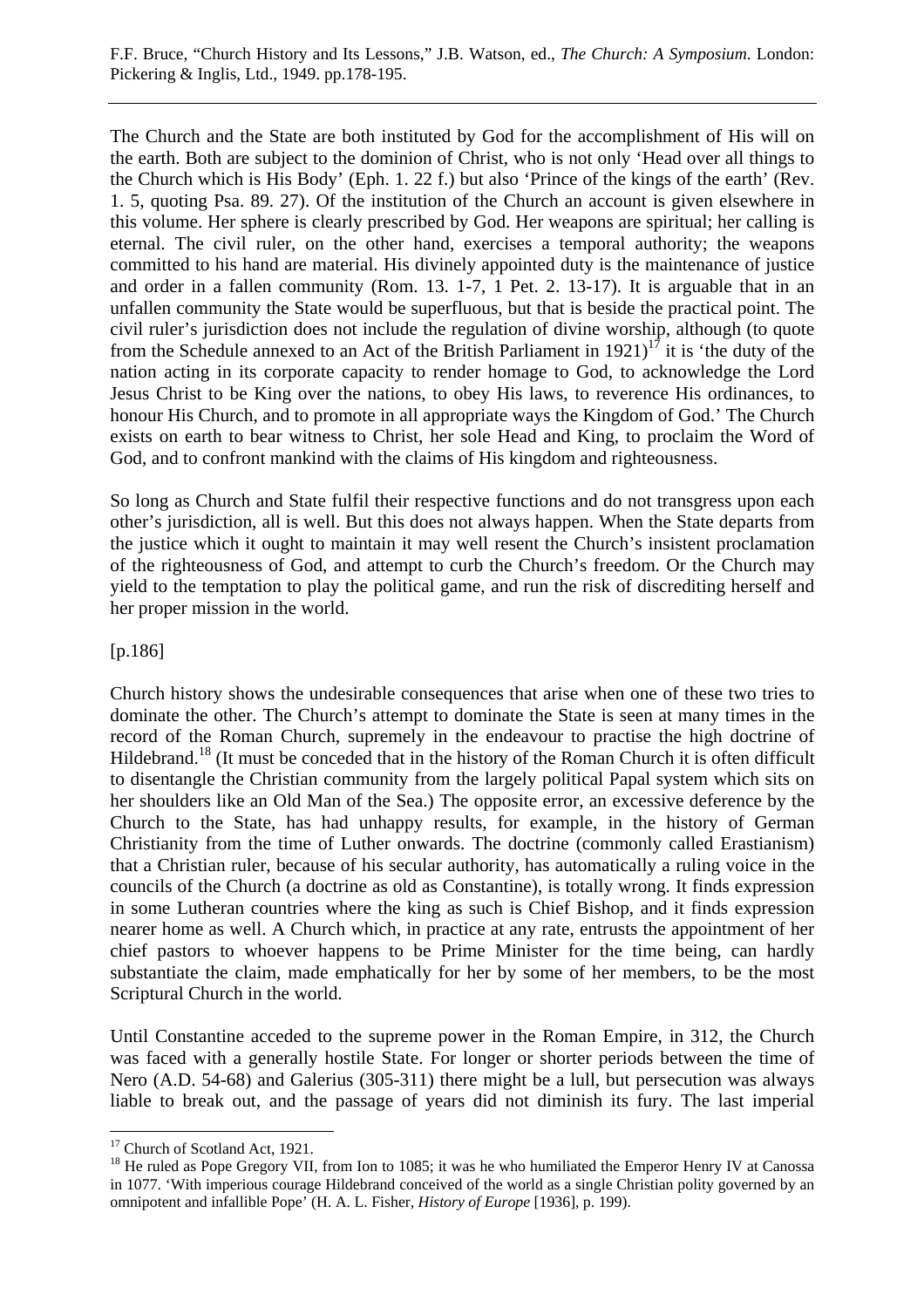persecution was the fiercest. The root of the trouble was the Christians' refusal to accord to the Emperor (regarded as the sacred incarnation of the Empire) such homage as in their eyes amounted to divine honours. Offering a pinch of incense in his honour, swearing by his genius, giving him the title 'Lord,' which he claimed in a divine sense—such things they refused to do. Some of us to-day might consider them unnecessarily obstinate in refusing to perform such trivial outward acts. It might similarly be argued that Shadrach, Meshach,

## [p.187]

and Abednego ran quite unnecessary risks in refusing to bow before Nebuchadnezzar's image. They might have reasoned thus: 'An idol is nothing in the world; this act is therefore a matter of indifference to us; let us conform outwardly to save trouble.' But they did not; for they saw exactly what was at stake—their witness to the undivided sovereignty of the true God. The early Christians followed their example. The grand phrase, 'The Crown Rights of the Redeemer,' had not been coined in so many words at that time, but they vindicated those Crown Rights full well. Nor is such a predicament as theirs even yet a thing of the past. It is not so long since a very similar crisis confronted the churches in the Japanese Empire, not to mention other parts of the world; and what has happened once can happen again.<sup>19</sup> In this realm, as much as in the political, the surest way to ensure the coming of such undesirable consummations is to say complacently: 'It can't happen here!'

But the tension between Church and State changed its character in the fourth century, and the temptation assumed a more subtle form. Less than fifteen years after the last imperial persecution ended, the Roman Emperor Constantine was found presiding at the Council of Nicæa (325). By what right? Because of his spiritual stature in the Church? No, but because, although then still unbaptized, he was the ruler of the Empire, who had departed from his predecessors' repressive policy and decided to extend his patronage to the Church. The Crown Rights of the Redeemer, maintained for three centuries against the threat of direct persecution, were now confronted by a more insidious but none the less dangerous menace.

We cannot here review the century-long tension between Church and State in the Middle Ages. We can learn some lessons, however, from British history at a later period.

When the Church of England threw off the Papal allegiance in the sixteenth century, it found itself more strictly governed than before, under the rulers of the Tudor dynasty, especially Henry VIII (1509-1547) and his masterful daughter Elizabeth (1558-1603). The royal supremacy in ecclesiastical as well as in political causes was stoutly asserted and exercised. Those Reformers who envisaged

[p.188]

 $\overline{a}$ 

a more thoroughgoing and Scriptural Reformation were like to be given short shrift. Such men were Robert Browne, author of a *Treatise of Reformation without Tarrying for Anie* (1582), whose strength and spirit were at last broken by repeated imprisonments, so that he

<sup>&</sup>lt;sup>19</sup> Striking parallels between the situation of Christians under the Roman and Japanese Empires, in both of which Emperor-worship was enjoined by the State, are drawn by Dr. John Foster in his book *Then and Now* (1942), pp. 84-103.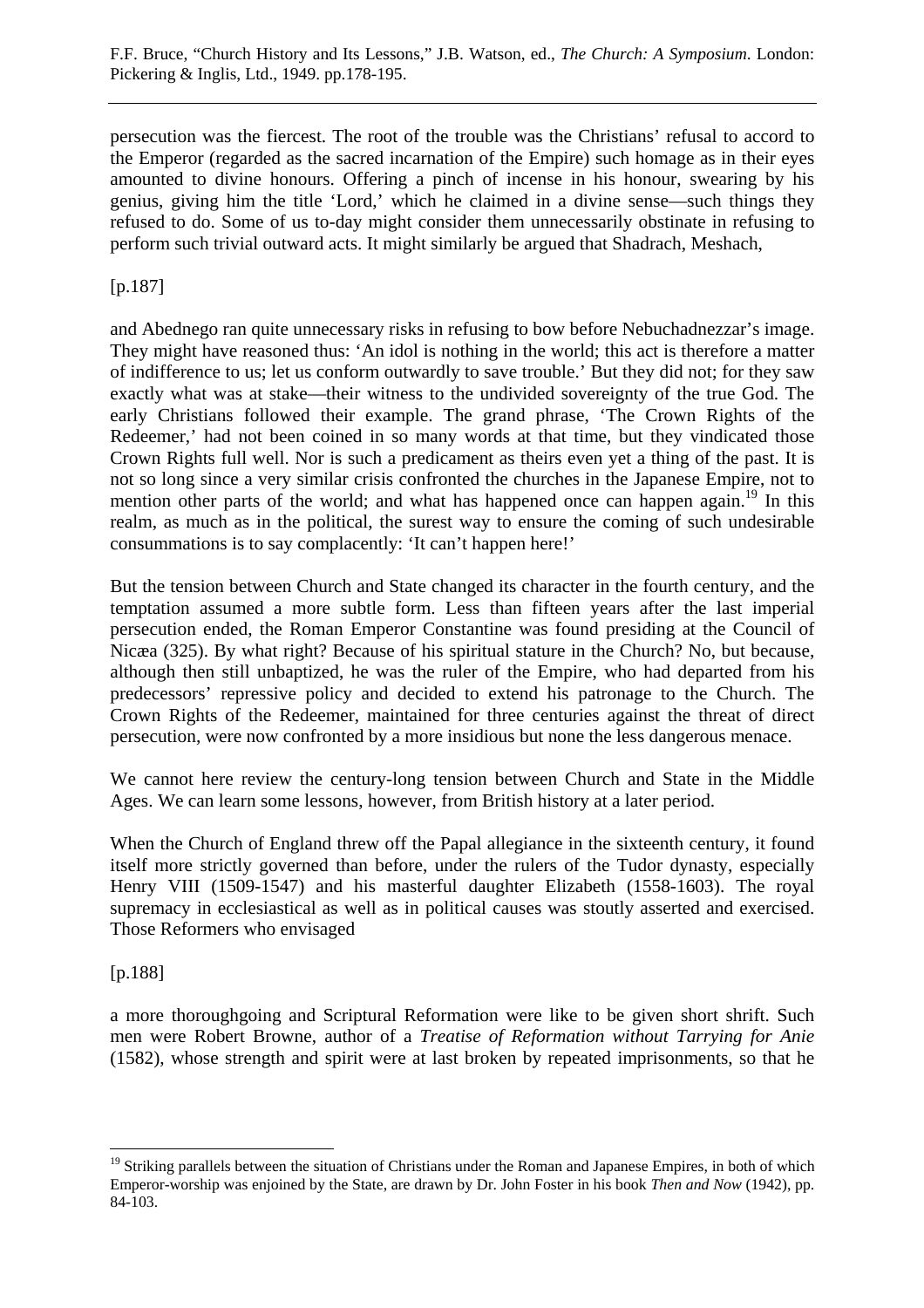finally conformed to the Elizabethan Settlement; and Henry Barrowe, John Greenwood, and John Penry, all three of whom were hanged in 1593 for stubborn refusal to conform.<sup>20</sup>

In Scotland, on the other hand, the Reformation of 1560 was carried through against the will of the government. From the outset there was in Scotland a strong insistence on the liberty of the Church from State interference. When James VI of Scotland (1567-1625) desired to enjoy such authority in the Scottish Church as Elizabeth did in the Church of England, he met with strong resistance. This found forceful expression in the words of Andrew Melville, who told the king during an interview with him in 1596: 'And thairfor, sir, as divers tymes befor, sa now again, I mon tell yow, thair is twa Kings and twa kingdomes in Scotland. Thair is Chryst Jesus the King, and his kingdome the Kirk, whase subject King James the Saxt is, and of whase kingdome nocht a king, nor a lord, nor a heid, bot a member!'

The spiritual independence of the Church could not be more explicitly stated, with the corollary that a Christian ruler, so far as his secular status is concerned, is in the Church 'not a king, nor a lord, nor a head, but a member.'

However, James was ultimately able to assert his power and compel some measure of submission to his policy. The episcopal system, as he saw it operating in England, was to his mind better calculated to support the royal authority in the Church—a viewpoint which he summed up in the aphorism: 'No bishop, no king!' When he went to England in 1603 as James I, he found the Anglican leaders more respectful than the leaders of the Kirk. For example, the language of the Epistle Dedicatory 'To the Most High and Mighty Prince James,' prefaced to the Authorized Version of the

[p.189]

 $\overline{a}$ 

Bible, forms an eloquent contrast to that of Andrew Melville, who plucked him familiarly by the sleeve and called him 'God's sillie vassal' Yet in England, too, there were those who shared Melville's opinion, though they may not have expressed it with Melville's great freedom of speech. Such a man was Thomas Helwys, one of the first English Baptists, who, in 1612, presented Tames with very similar arguments to Melville's in a book entitled *The Mystery of Iniquity*.

But both in Scotland and England blood and tears had to flow before some degree of spiritual liberty was won. The conflict which had to be waged is associated in Scottish history with the memory of the Covenanters, and in English history with such names as those of the Pilgrim Fathers of 1620, the Ejected Ministers of 1662, and the illustrious Tinker of Bedford. These stiff-necked men, as they appeared to many of their contemporaries, might have compounded with the government had they been willing to acknowledge in some small practical way its right to lay down conditions for the Church's life and work. But this was the very issue at stake, and on this they would not compromise.

<sup>20</sup> R. W. Dale, *History of English Congregationalism* (1906), pp. 120 ff. Barrowe has left the following definition of a local Church which should not be forgotten: 'A true-planted and rightly-established Church of Christ is a company of faithful people, separated from unbelievers, gathered in the name of Christ, whom they truly worship and readily obey. They are a brotherhood, a communion of saints, each one of them standing in and for their Christian liberty to practise whatsoever God has commanded and revealed unto them in His Holy Word.'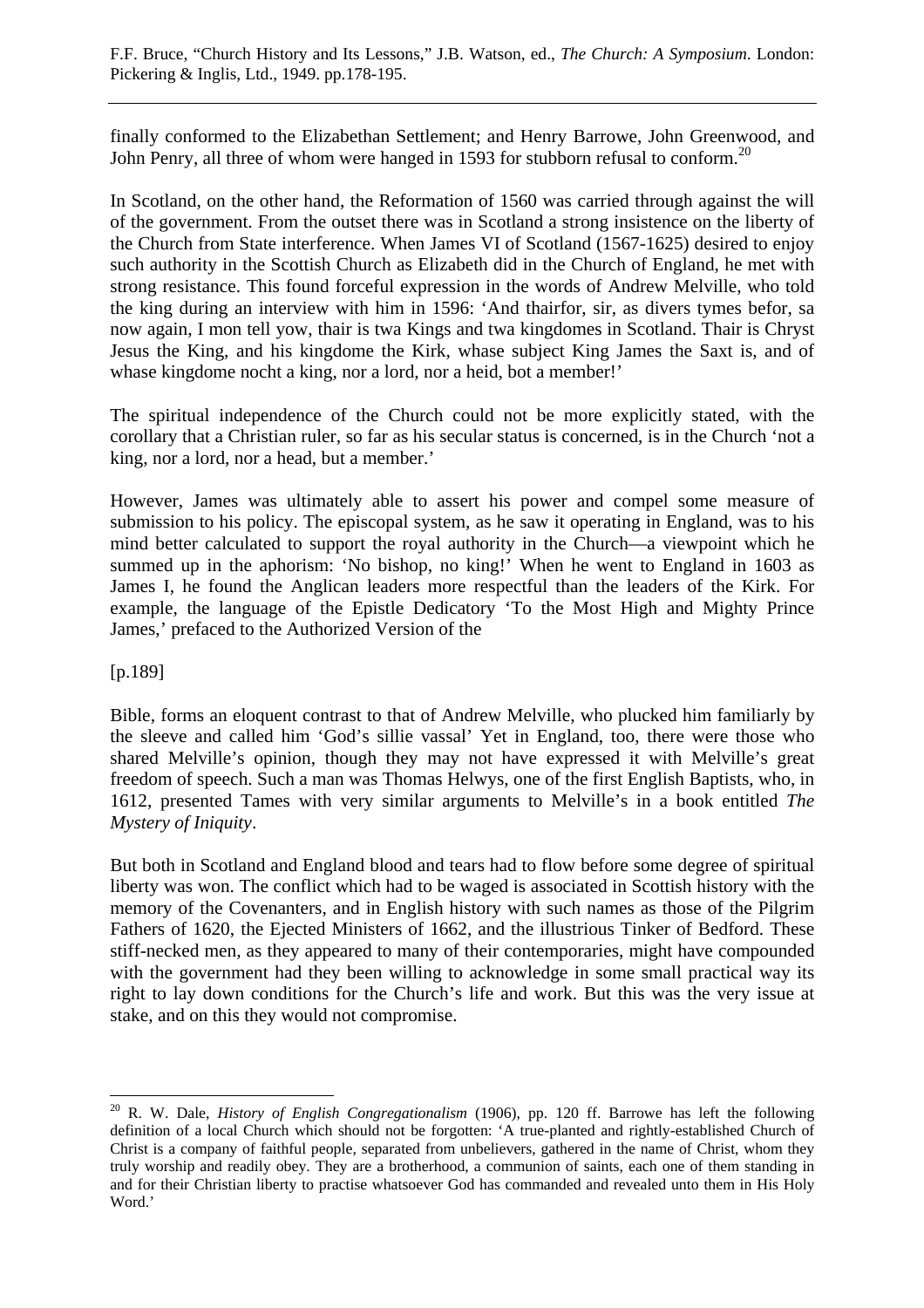Even after the Revolution of 1688-1689, the various secessions in the Scottish Church, culminating in the Great Disruption of  $1843$ ,<sup>21</sup> were not due (as some ignorantly suppose) to any fissiparous tendency innate in Presbyterianism, but to a resolute contention at all costs for the spiritual independence of the Church. As for the Disruption, while lay patronage of parochial incumbencies was its immediate occasion, its real cause was the persistent overriding by the State legislature of the Church's own decisions. The rightful cause triumphed at last; whatever our views may be on the general principle of ecclesiastical establishment.<sup>22</sup> it is worth noting that the Church of Scotland is probably unique in being at once legally established and yet spiritually free, statutorily subject to no ruler but Christ, in that it 'receives from Him, its divine King and Head, and from Him alone, the right and power

[p.190]

 $\overline{a}$ 

subject to no civil authority to legislate and adjudicate finally, in all matters of doctrine, worship, government, and discipline in the Church.<sup> $23$ </sup>

For various reasons, English Church history has had to run a different course. Among the less desirable features of the Oxford Movement in England, which was roughly contemporary with the Disruption conflict in Scotland, should be noticed one praiseworthy point at any rate which was common to both, an earnest contention for the Church's freedom from State control. The Erastianism which seems so constantly to accompany Anglican Evangelicalism, and which is none too pleasant to contemplate, may be due in part to misgivings lest the removal of State control should lead to the dominance of the High Church party. Those of us who are free from such embarrassments should thank God, and neither envy nor criticize our Evangelical brethren in the Church of England.

But history shows clearly that it is not to the interest of any Church to be too closely linked to the ruling power. It is obviously undesirable in India, for example, that Christianity should be too closely identified in the popular mind with the late British Raj. It has been suggested that the favour shown to Christian missions in China by Chiang Kai-Shek's government might not be ultimately for the advantage of the Chinese churches if that government were replaced by another. The history of the Russian Church illustrates the point very well. While the Marxian thesis is opposed on principle to all religion, and indeed considers that the purer the religion the more deadly an enemy it is, yet the downfall of the Russian Church after the Revolution of 1917 would have been less easily compassed if that church had not been so hopelessly implicated in the worst features of the Tsarist régime. $^{24}$ 

It is a melancholy fact, but one which is worth pondering, that all too often those Christian bodies which have wielded political power or been able to influence the civil rulers have used their influence intolerantly. It is said that C. H. Spurgeon once declared that the Baptists could claim to be the only denomination that had never indulged in religious persecution—adding, when the applause

<sup>&</sup>lt;sup>21</sup> Secession takes place when part of the Church severs its relation with the parent body; disruption is the severing of the link between the Church and the State. If the whole Church of Scotland had followed Chalmers in 1843 to form the Free Church this would still have been a Disruption—an even greater Disruption than actually did take place.

<sup>&</sup>lt;sup>22</sup> The leaders of the Disruption firmly believed in the principle of Establishment: 'We quit a vitiated Establishment,' said Chalmers, 'but would rejoice in returning to a pure one.'

 $23$  Schedule annexed to the Church of Scotland Act, 1921.

<sup>&</sup>lt;sup>24</sup> Things have changed since then, and it is to be hoped that the Russian Church in our day will not repeat the mistake of an earlier age.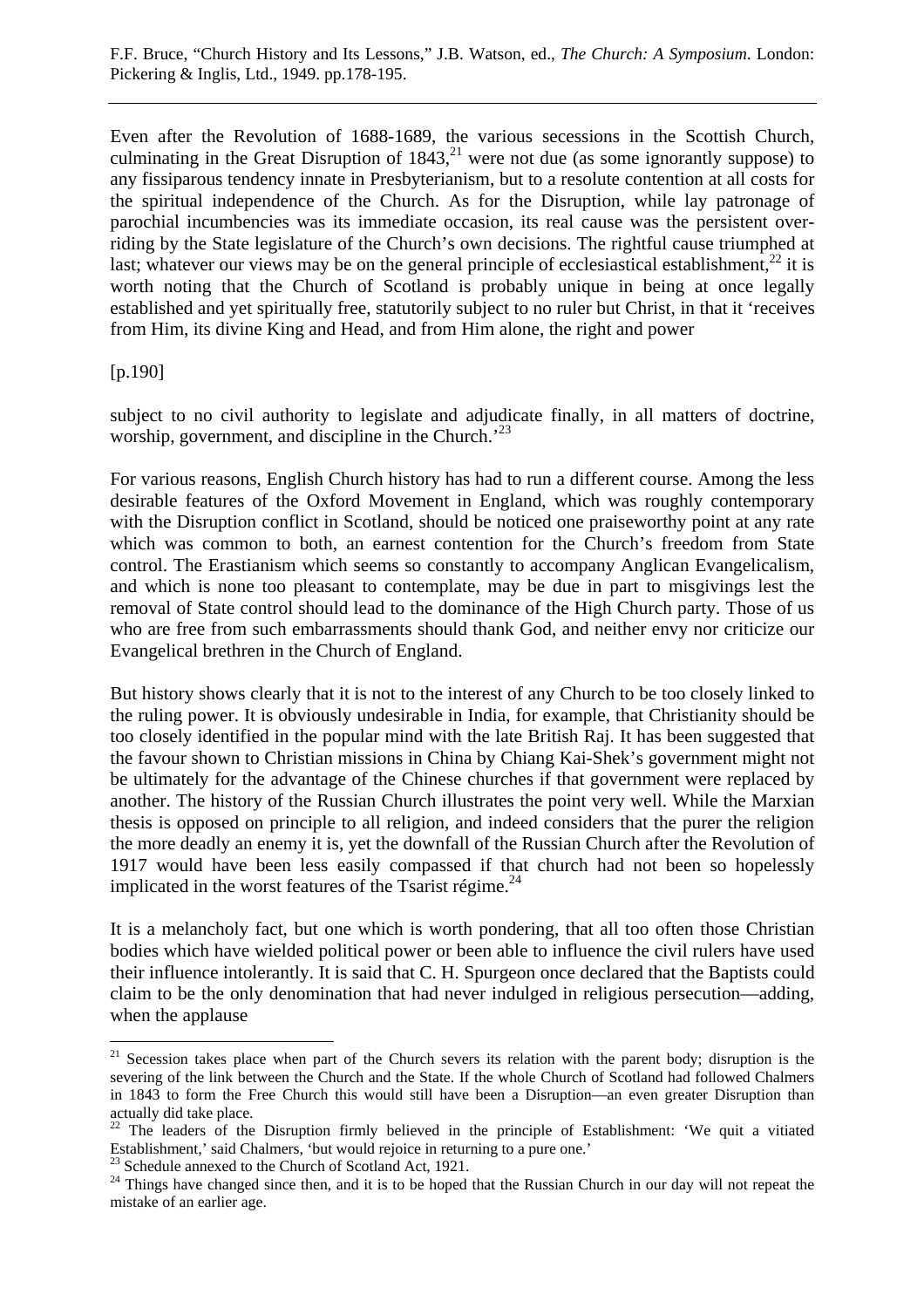#### [p.191]

died down, 'because they have never had the chance!' An earlier Baptist wrote to George Washington: 'Religious ministers, when supported by force, are the most dangerous men on earth.' And Jonathan Swift said: never saw, heard, nor read that the clergy were beloved in any country where Christianity was the religion of the country. Nothing can render them popular but some degree of persecution.' The lesson of these quotations needs no pressing.

One further lesson, on the other side, to be learned from the history of relations between Church and State, is that spiritual liberty is more likely to be preserved where the Scriptural principle of the administrative independence of each local church is maintained.<sup>25</sup> This is, of course, not at all inconsistent with the utmost Christian fellowship and co-operation between churches. But if the State be adversely disposed it can more easily paralyse a centrally organized corporation than a multitude of unfederated congregations, each independently governed and administered by its own elders and deacons. And it would be well if this consideration were borne in mind when governments try to press some measure of federation upon independent churches, as has happened in recent years in several countries of Europe, as well as in other continents.

### **THE CHURCH'S MISSION IN THE WORLD**

The Church's main function in the world is to bear witness to her Lord and Master, by carrying out faithfully the commission with which He charged her after His resurrection: 'Go ye therefore, and make disciples of all the nations, baptizing them into the name of the Father and of the Son and of the Holy Ghost: teaching them to observe all things whatsoever I have commanded you' (Matt. 28. 19 f., R.V.). An impossible task, surely, for such an absurdly small and uninfluential body as the infant Church was to all outward seeming. But the New Testament shows how actively and successfully the infant Church set about this business, undeterred by any discouragement. As time went on the Church found all the might of the Roman Empire stirred up against her, and attempts

[p.192]

 $\overline{a}$ 

were made in one persecution after another to suppress the Christian name altogether. But such was the Church's survival-power that the last imperial persecution, the severest of all, had barely come to an end when the Empire bowed in acknowledgment of the Church's victory. This, as we have suggested, did not prove an unmixed blessing for the Church, but the wonder of the fact remains.

The Christians of the first three centuries had little, if anything, to aid them in their advance which we have not. We have the Gospel, as they had; we have the Holy Spirit, as they had; and we have a spiritually hungry and disillusioned world around us, as they had. True, in their day the greater part of the civilized world was politically united as it is not to-day, but we have in turn those conveniences of modern civilization which were denied to them.

<sup>25</sup> That this is a Scriptural principle has been shown by E. Hatch in *The Organization of the Early Christian Churches* (Bampton Lectures, 1880), and by F. J. A. Hort in *The Christian Ecclesia* (1897), among others.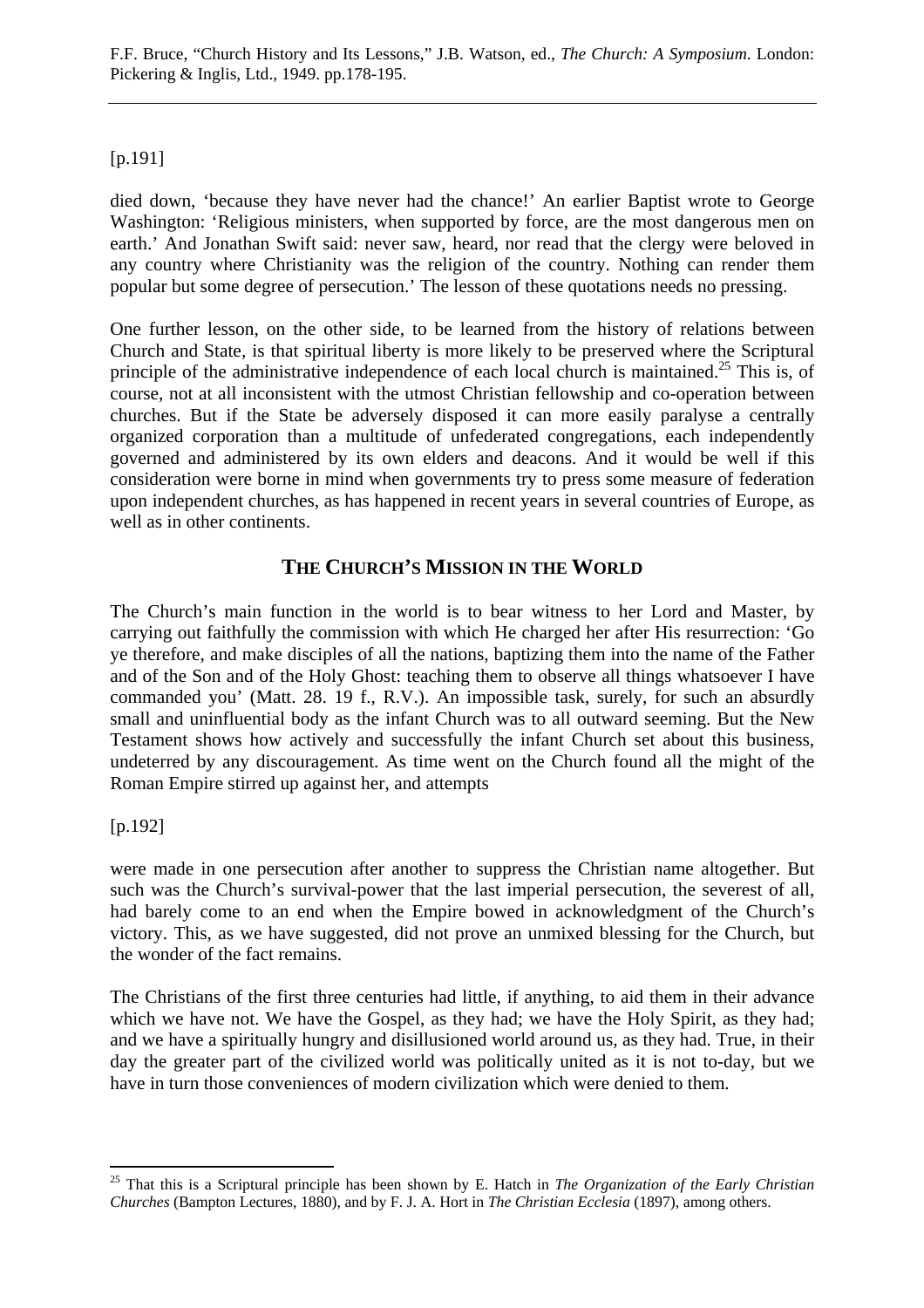We are tempted to feel to-day that the tide has set strongly in opposition to Christianity. Not so strongly as in the first three centuries A.D.! A review of Church history is a splendid tonic for despondent hearts. Such a review is afforded by Professor K. S. Latourette in his monumental *History of the Expansion of Christianity*. 26 Dr. Latourette portrays the expansion of our faith as a series of alternating advances and recessions.

The first advance lasted from the beginning of the apostles' preaching till nearly A.D. 500. By the end of this period the majority of the subjects of the Roman Empire professed Christianity and the faith had spread outside the Empire—to Ireland on the west, and to Ethiopia, South Arabia, Persia, and India on the south and east. Christianity had begun to influence Imperial Law. It may be questioned in what sense, if any, it is ever right to speak of a Christian nation; but if the spirit of Christianity is written into a nation's laws and constitution, a case may be made for describing such a nation as Christian. At any rate, Christianity has in this way extended its influence down to the present day in all those lands whose laws have been influenced, directly or indirectly, by Roman Law.

During the first recession (c. 500-950) the Christian communities were actually scattered over a wider area than ever; but the solid block of Christendom round the Mediterranean shores was broken

[p.193]

 $\overline{a}$ 

up. The invaders of the Empire were largely pagan. The Goths had been evangelized before they captured Rome in 410, but such races as the Huns, who ravaged the Empire on the North, and the Vandals, who overran North Africa, were pagan. The recession in North Africa was hastened by the incursion of Islam in the seventh century. The fate of the African churches which had produced such giants as Tertullian and Augustine was a colossal tragedy. But it is not without its lessons. The Christian communities of Egypt and Ethiopia survived, although in an enfeebled condition, because they were indigenous and had the Scriptures in the vernacular, whereas in the Roman province of Africa (corresponding to modern Morocco, Algeria, and Tunis) Christianity seems to have been the religion of the dominant Roman caste, rather than of the native races, and the Bible was read only in Latin. The moral? Indigenous churches and a vernacular Bible are indispensable for lasting Christian work.

On the north-western borders of the Empire, too, many churches were submerged by the pagan tides, first by the Angles and their kindred, and later by the Scandinavians. Yet this period of recession was not lacking in signs of progress. The barbarians were gradually assimilated, if not converted, to Christianity; the Picts and Anglo-Saxons in Britain received the Gospel from Ireland and Rome; the evangelization of the southern Slays began, and the Nestorian Church carried the Gospel to Central Asia.<sup>27</sup>

These signs of progress were fulfilled in the second great advance (950-1350). Reforming influences began to operate in the Western European Church with the foundation of the monasteries of Cluny and elsewhere, and other Puritan movements, some of which broke away from the Roman communion. In Northern Europe the Scandinavians were evangelized,

 $26$  7 vols., Eyre & Spottiswoode, 1939-1946. Dr. Latourette has presented his main thesis in conveniently small compass in *The Unquenchable Light* 1945). See also Dr. John Foster, *World Church* (1945), for a study along similar lines.

 $27$  On the evangelistic activity of the Nestorian Churches of Syria and the East, well into the Middle Ages, see *Nestorian Missionary Enterprise: The Story o a Church on Fire, by Dr. John Stewart* (1928).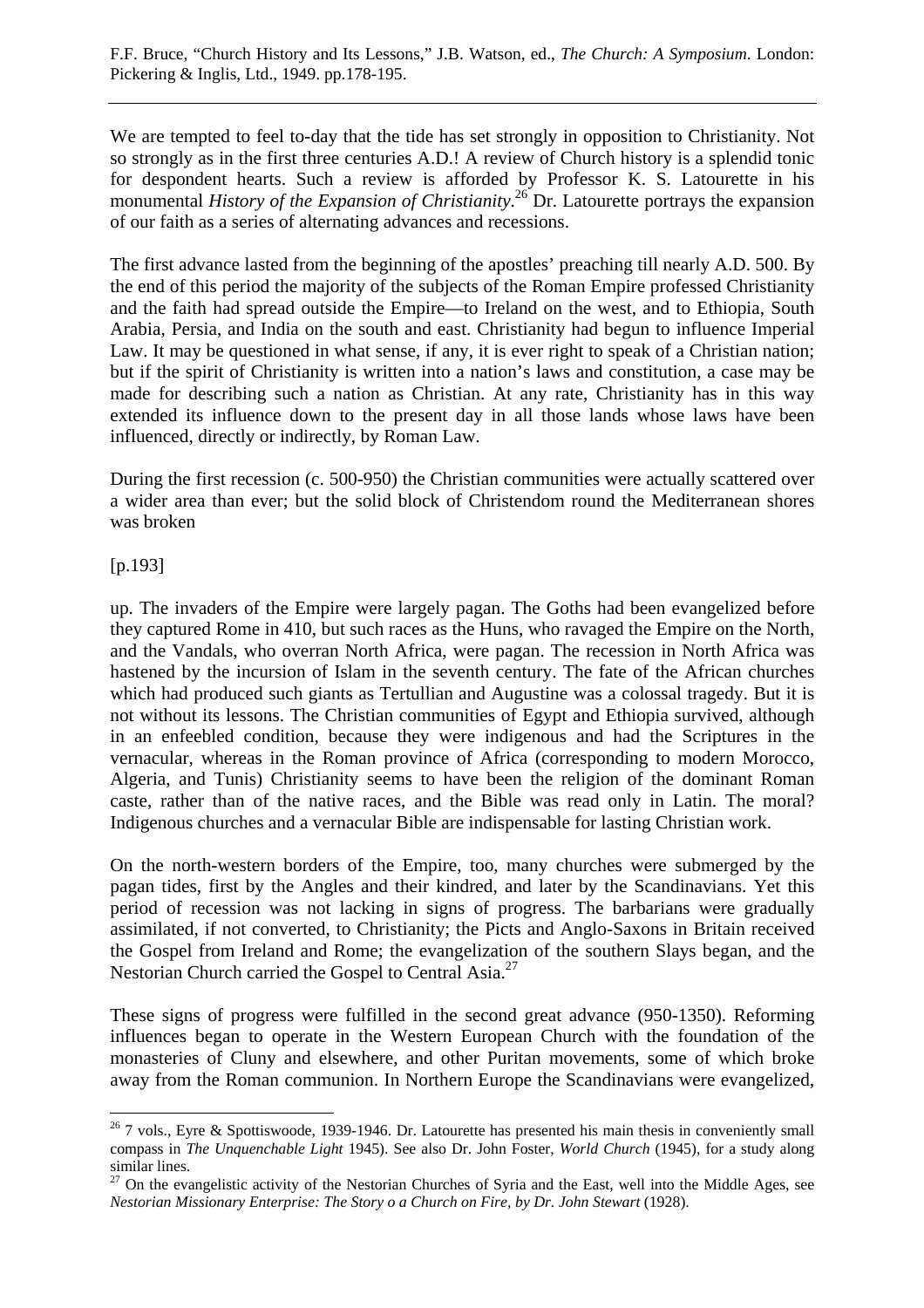not only in their homelands but also in their settlements in Iceland and Greenland. The eastern Slays (Bohemians, Poles, Wends, and western Russians) and also the Magyars in Hungary received the Gospel. In the thirteenth and fourteenth centuries the Nestorians were active in China, which was also visited by Franciscan missionaries. The Christian Way was followed from Greenland to China.

[p.194]

This age was followed by a second recession (c. 1350-1500), in which Christianity disappeared from Greenland, while at the other extremity of its extension Nestorian Christianity began to shrink. The Byzantine Empire was crushed by the Muslim Turks, who captured its capital, Constantinople, in 1453. The Roman Church was weakened by inward strife, and corruption was rife within it. The Renaissance brought to many a sceptical attitude towards the traditional beliefs. Yet this age of recession is illuminated by bright spots, such as the names of Wyclif and Hus. And the discovery of the Americas towards the end of this period was the harbinger of a greater expansion than ever. At the end of the fifteenth century, however, Christianity was almost confined to Europe, and even there its condition was none too promising.

But the following 250 years (1500-1750) were marked by the 4 greatest advance yet. In Europe, the Reformation is the great movement which gives character to this advance. The colonization of the Americas carried Christianity beyond the Atlantic; the Gospel spread into East Russia and Siberia, and was carried to the western, southern, and eastern shores of Africa, to South India and Ceylon, South-East Asia, Indonesia, and Japan.

The third recession (1750-1815) was the shortest in duration and the least in extent. In some of the mission fields there was shrinkage, as in South America and Japan; and in Europe there were strong influences inimical to Christianity, such as the rationalist spirit which played so important a part in the French Revolution. But even so, it was this period which saw the rise of the great evangelical and missionary movements associated with the names of the Moravians, Wesley, Carey, and others, which were to blossom so amazingly in the next period of expansion, the fourth advance, during 'The Great Century' from 1815 to 1914, when the influence of Christianity made itself felt throughout the world to a much greater degree than ever before.

The period since 1914, marked by such disastrous war and unrest on a world-wide scale, may possibly be looked upon as the beginning of a fourth recession, though whether a world-view would justify this is doubtful. At all events, a survey of Church history gives us ground for confidence in the future of the Gospel. Dr. Latourette has demonstrated 'that each peak in its effect has

[p.195]

been higher than the preceding peak, and that each recession has, on the whole, been marked by smaller losses than its predecessor.'28 And within each period of recession can be traced the seeds of the following advance. And the present 'ebb, if ebb there be, is not so pronounced as any of its three major predecessors.... In the past each ebb has been followed by a fresh

 $\overline{a}$ <sup>28</sup> *Anno Domini: Jesus, History and God* (1940), p. 219.